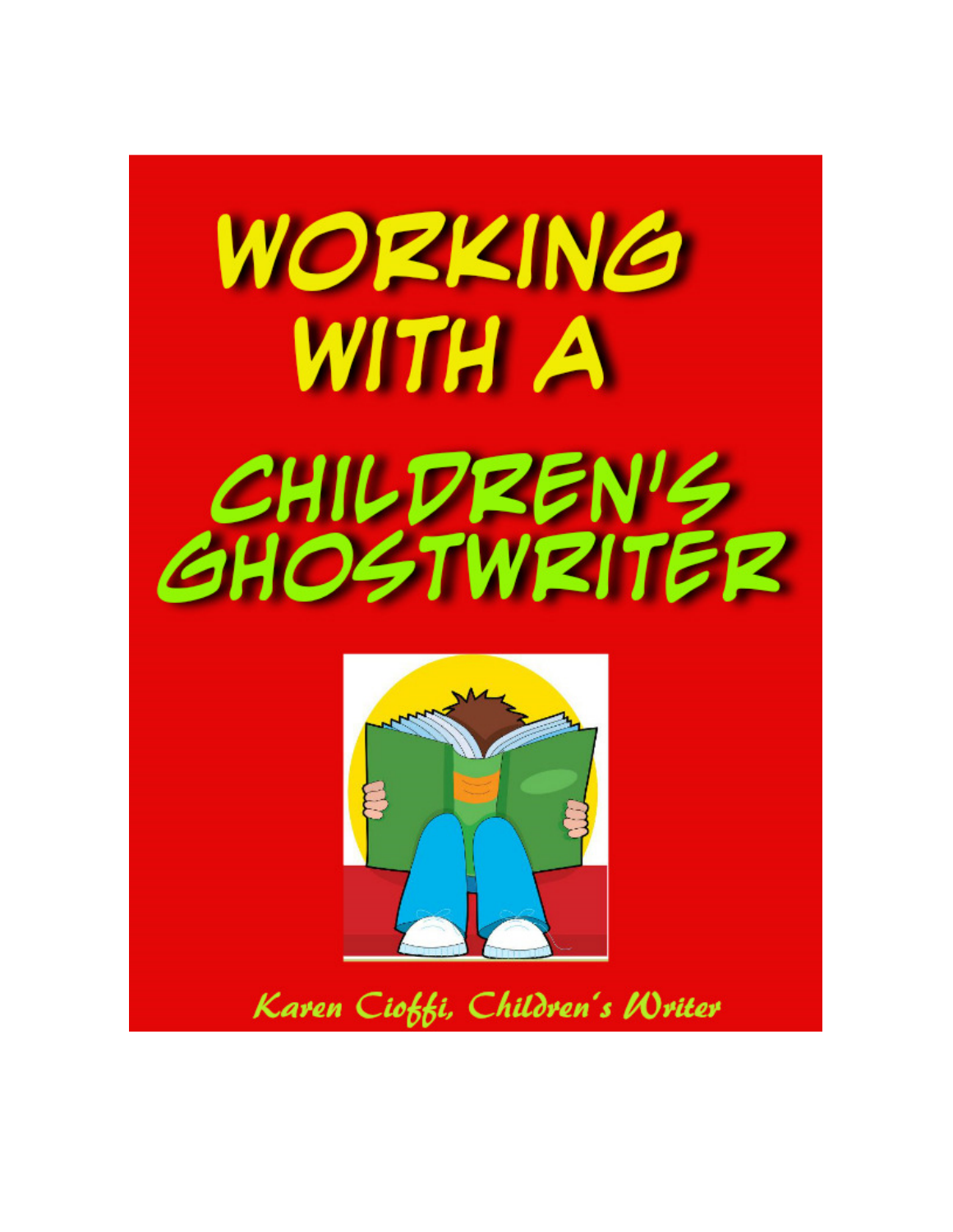# Working with a Children's Ghostwriter - The Process

© 2016 Karen Cioffi http://karencioffiwritingforchildren.com

You know the deal. This content is copyrighted and you cannot use it in any form or manner without the author's permission.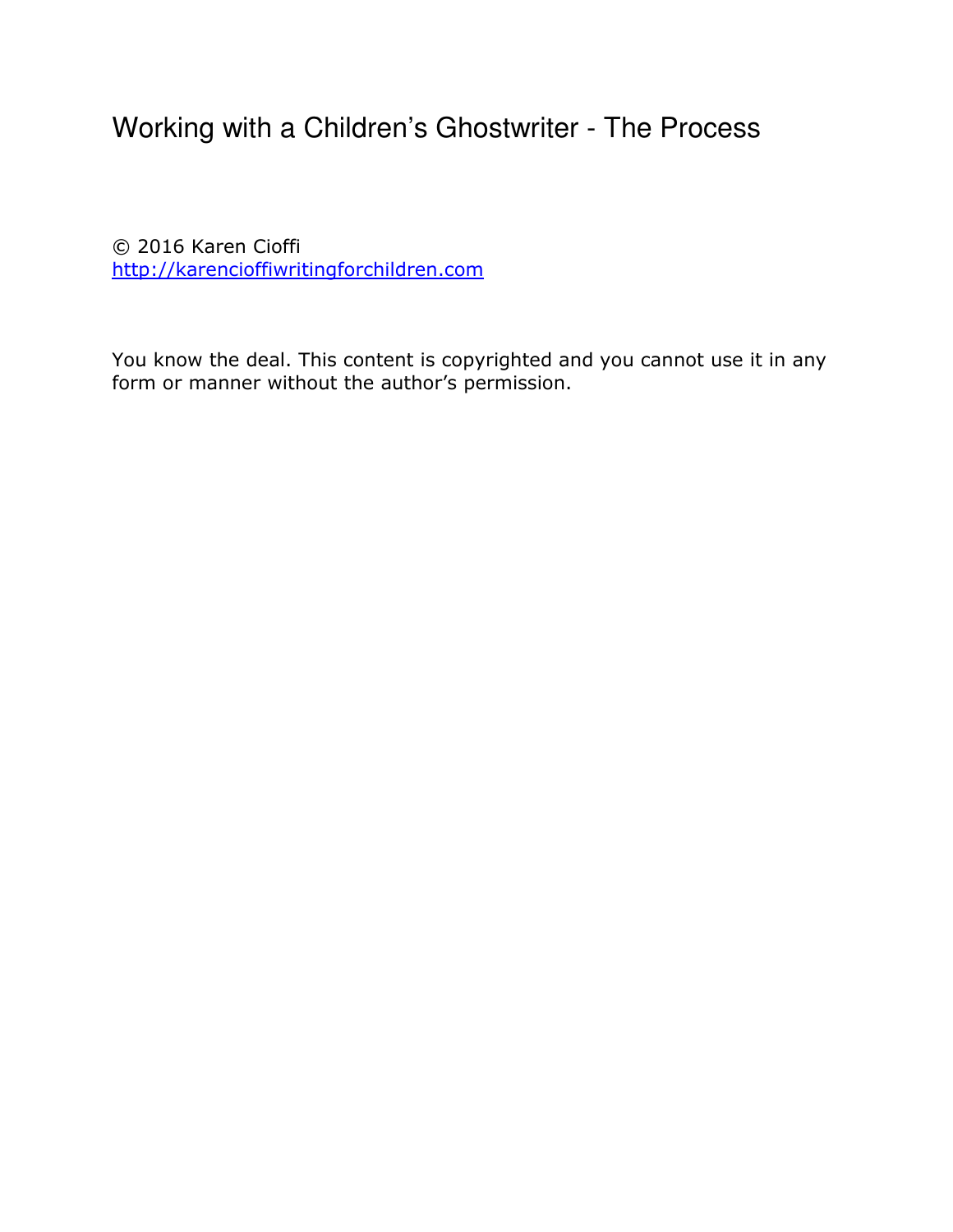# Working with a Children's Ghostwriter The Process

It easy to understand that the idea of having a children's book ghostwritten can be a somewhat nerve-wrecking. You'll no doubt have a number of questions:

- Does the ghostwriter know what she's doing?
- Is she qualified? Is she a skilled writer?
- Does she know the genre you want a book in?
- Is she reasonably priced?
- How long will it take?
- Will she listen to my input?
- Will it be my story?
- And, so on and so on

So, the first thing in the client/ghostwriter process is for you to do your homework. Research ghostwriters who write in the genre you're interested in.

Check out her website, including the Testimonials Page.

Other important aspects to pay attention to: Is the site active? Is there helpful information on it? Is the writer's contact information easy to find?

You should even check the copyright date at the bottom of the site.

Next, if you find someone you're interested in, ask for a phone consult. Or, if you prefer, ask for an email consult. Then ask for writing samples.

Once you get a feel for the writer and you think she's the real deal, and you've agreed upon the fee, and you're ready to work with her, ask what the next step is. It's usually a freelance writing agreement.

# **The Freelance Writing Agreement.**

Interestingly, some clients prefer an agreement, while others could care less. The freelance writing agreement will detail all that's involved in the process. It'll list the price, the payment schedule, the timeline, and other items.

Note: If a freelance agreement isn't used, I make sure all the details are listed in an email. It's essential that the client knows what to expect.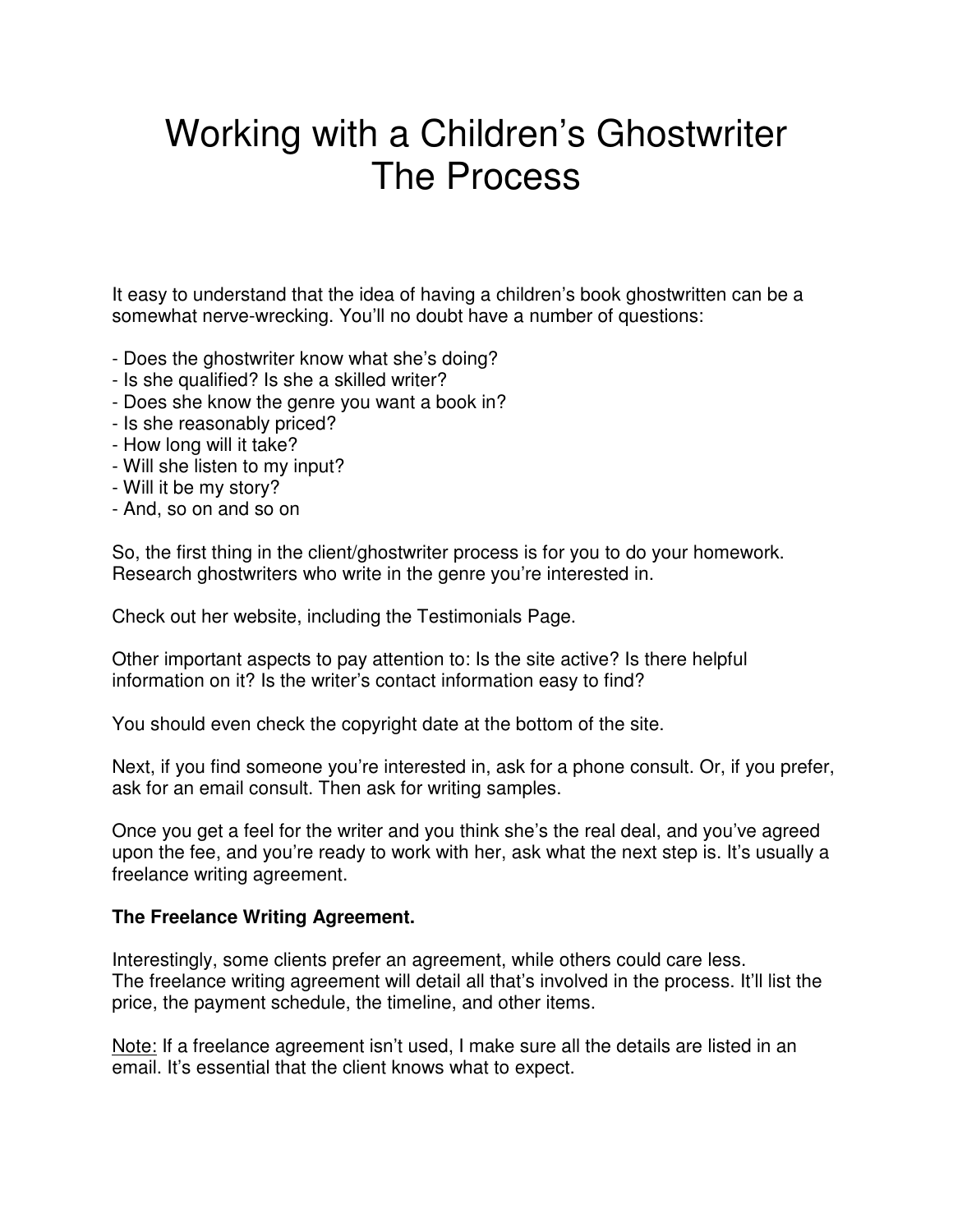### **So, once all the agreement details are completed, what's it actually like to work with a children's ghostwriter?**

As I can only speak for my own business, I'll explain how my process works.

## **The first thing is to discuss all the details of the story.**

I'll ask for any ideas, notes, outlines, drafts, or other content the client may have. We'll also discuss what type of story is wanted: funny, a mystery, an adventure, a fantasy, or other. We'll discuss the targeted audience age and whether it's to be a picture book, a chapter book, or a middle grade.

Some clients are very particular about the character names, so that may also be discussed.

It's important the writer knows exactly what the client wants.

# **The publishing method.**

Another important aspect to be discussed is the publishing method to be used.

If a client is going the traditional route (submitting to publishers and agents), the word count and other aspects of the story must adhere to current publishing standards.

If a client is going the self-publishing route, there's more flexibility. This does not mean you can produce a substandard product. It means for example, if you want a picture book of around 1500 words, it's your prerogative.

I've had a client who said he was self-publishing, but after the story was complete, decided to submit it to publishers.

The problem is the word count was too long for a picture book and too short for a chapter book. These are the types of hiccups that can arise when the client isn't sure what he wants.

# **The beginning of the story.**

Once the initial payment to begin is received, I start writing the story based on the information I have.

I keep the client in the loop by sending her drafts of the story as I go along. As I send the story, I wait for the client's input. If it's good to go, I move forward. If changes are requested, I make the changes.

When the client requests changes, if they are completely inappropriate for the genre, age group, or other, I'll bring it to his attention and suggest the changes be re-thought.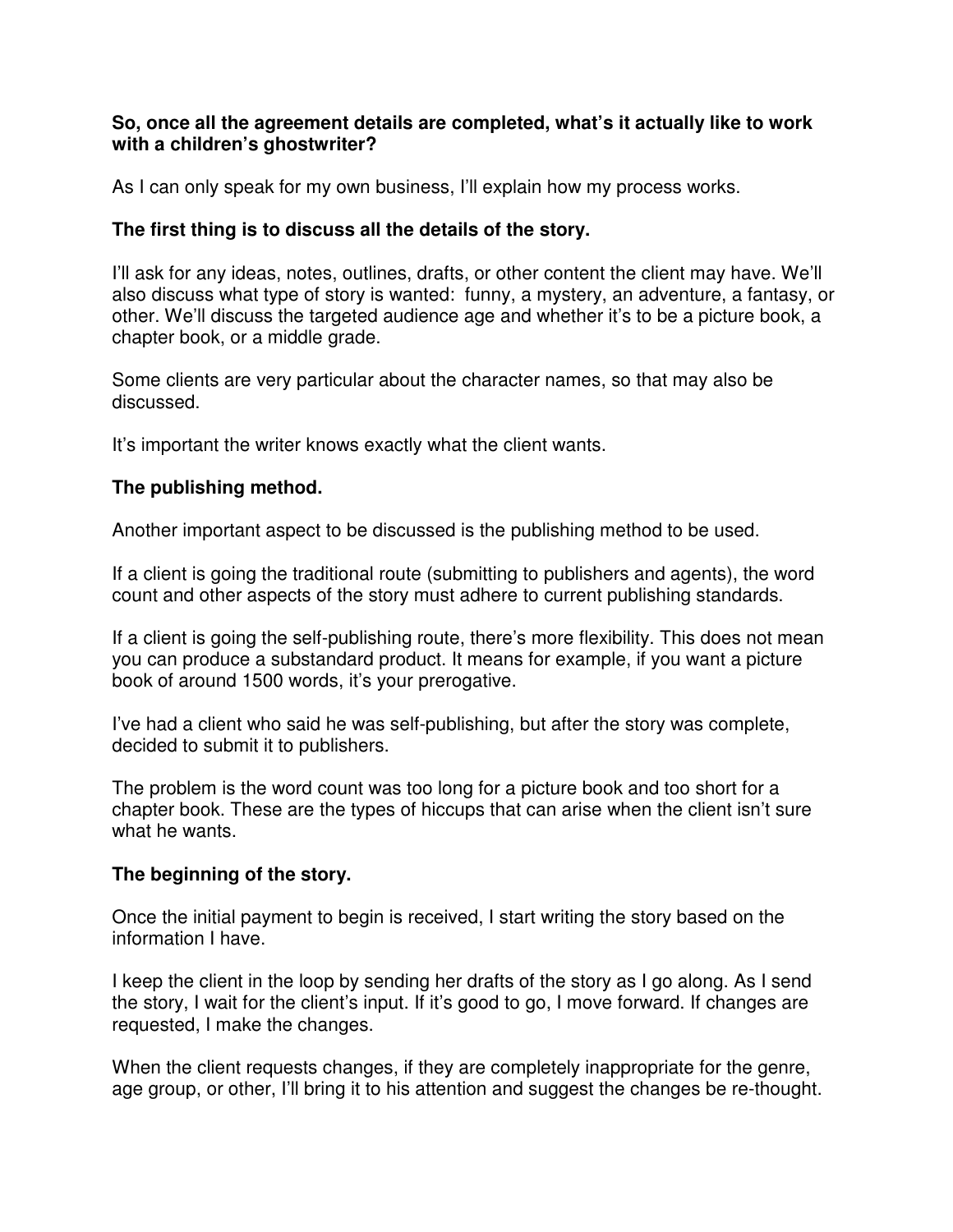An example of this: In one story, the client wanted the young protagonist and her friend to play in the street. For the age group, this was completely inappropriate. You cannot suggest dangerous behavior in a young children's story.

### **The middle.**

As the story progresses, the client becomes more familiar with my writing style and the tone of the story. At this point she knows whether it's the story she's envisioned. And, the process continues. I write and then submit what I've done for approval or suggestions.

I revise as we go along.

### **The end.**

Once the full manuscript is completed, the client will decide if any changes are needed. Once revisions are made, if needed, it's on to editing and proofing.

Then I submit a final manuscript to the client.

### **Extras.**

When I first started ghostwriting children's books, the end was the end of it.

But, as time passed, more and more clients requested additional services, such as: back cover copy, author bio content, formatting the manuscript for submissions, cover letters, query letters, and even basic marketing help.

I've even done manuscript to illustrations coordination for a couple of clients. This process includes checking the illustrations for errors.

So, my services also includes these elements to help clients achieve their dream of being an author.

### **That's about it.**

Keep in mind that every writer may have her own process and particulars, but this should give you a general idea of what to expect when working with a children's ghostwriter.